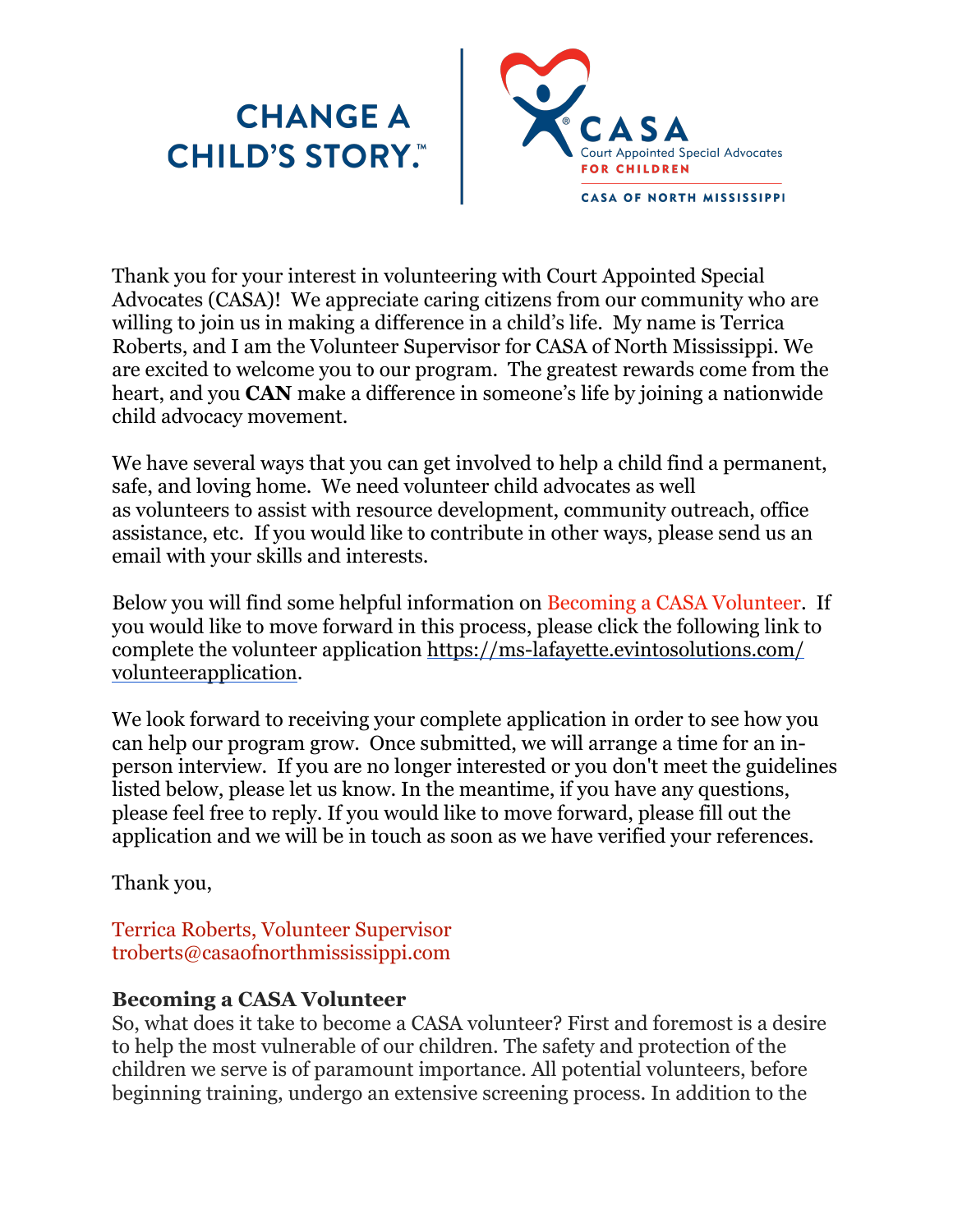application, volunteers are interviewed, references are obtained and verified, and background checks, including fingerprinting are conducted.

# **WHAT DO CASA VOLUNTEERS DO?**

Prior to being appointed to a case by the Juvenile/Youth Court Judge or Magistrate, the volunteer completes a 30-hour specialized pre-service training program. Once assigned a case, the volunteer begins getting to know the child and investigating everything to do with the child's life. With the guidance of CASA staff, the volunteer interviews and gathers information from the child, family members, neighbors, teachers, social workers, and other professionals who may have knowledge about the child. Based on this investigation, the volunteer prepares a report of their observations and recommendations regarding the child's best interests which they then present in court to a Magistrate with the assistance of their Advocacy Coordinator. Approximately 95% of CASA volunteer's permanency recommendations are accepted by the Court and included in its final order.

# **A CASA VOLUNTEER MUST SERVE AS:**

An impartial observer, conducting an independent investigation An information gatherer, obtaining all relevant facts about the child A reporter, to prepare and present written reports to the Court A monitor, to ensure that the Court's orders are carried out Most of all, an advocate for the child's best interest

#### **REQUIREMENTS**

21 years old A minimum of a high school diploma Fingerprint background check Ability to attend court during working hours No felony convictions or felony or misdemeanor charges pending involving a sex offense, child abuse or neglect, domestic violence or any other offense that might pose a risk to a child

## **TRAINING**

Complete 30 hours of initial pre-service training (15 hours online and 15 hours in person) Complete 12 hours of annual in-service training

## **QUALIFICATIONS**

Maintain confidentiality of all children, family and court information Ability to communicate effectively both orally and in writing Ability to respect and relate to people from various backgrounds The desire to advocate for a child and be his/her voice in Court.